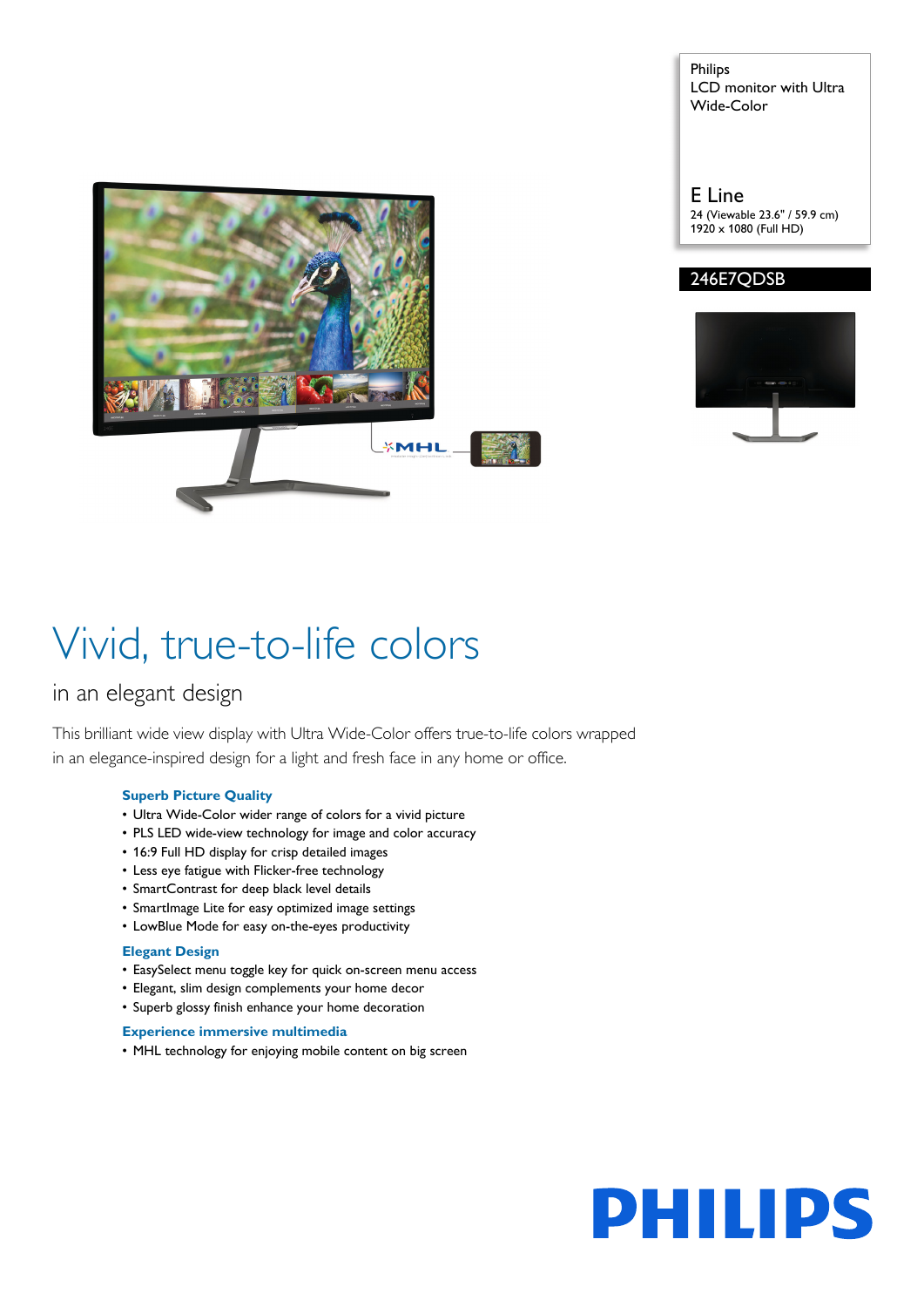### **Highlights**

#### **Ultra Wide-Color Technology**





Ultra Wide-Color Technology delivers a wider spectrum of colors for a more brilliant picture. Ultra Wide-Color wider "color gamut" produces more natural-looking greens, vivid reds and deeper blues. Bring, media entertainment, images, and even productivity more alive and vivid colors from Ultra Wide-Color Technology.

#### **PLS technology**



PLS displays uses an advanced technology which gives you extra wide viewing angles of 178/178 degree, making it possible to view the display from almost any angle. Unlike standard TN panels, PLS displays gives you remarkably crisp images with vivid colors, making it ideal not only for Photos, movies and web browsing, but also for professional applications which demand color accuracy and consistent brightness at all times.

#### **Flicker-free technology**



Due to the way brightness is controlled on LED-backlit screens, some users experience flicker on their screen which causes eye fatigue. Philips Flicker-free Technology applies a new solution to regulate brightness and reduce flicker for more comfortable viewing.

#### **SmartContrast**



SmartContrast is a Philips technology that analyzes the contents you are displaying, automatically adjusting colors and controlling backlight intensity to dynamically enhance contrast for the best digital images and videos or when playing games where dark hues are displayed. When Economy mode is selected, contrast is adjusted and backlighting fine-tuned for just-right display of everyday office applications and lower power consumption.

#### **SmartImage Lite**

SmartImage Lite is an exclusive, leading edge Philips technology that analyzes the content displayed on your screen. Based on a scenario you select, SmartImage Lite dynamically enhances the contrast, color saturation and sharpness of images and videos for ultimate display performance - all in real time with the press on a single button.

#### **LowBlue Mode**



Studies have shown that just as ultra-violet rays can cause eye damage, shortwave length blue light rays from LED displays can cause eye damage and affect vision over time. Developed for wellbeing, Philips LowBlue Mode setting

uses a smart software technology to reduce harmful shortwave blue light.

#### **EasySelect Menu Toggle Key**



The discreetly placed EasySelect Menu Toggle Key allows you to make quick and easy adjustments to monitor settings in the On-Screen Display menu.

#### **MHL technology**



Mobile High Definition Link (MHL) is a mobile audio/video interface for directly connecting mobile phones and other portable devices to high-definition displays. An optional MHL cable allows you to simply connect your MHL capable mobile device to this large Philips MHL display, and watch your HD videos come to life with full digital sound. Now not only you can enjoy your mobile games, photos, movies, or other apps on its big screen, you can simultaneously charge your mobile device so you never run out of power half way.